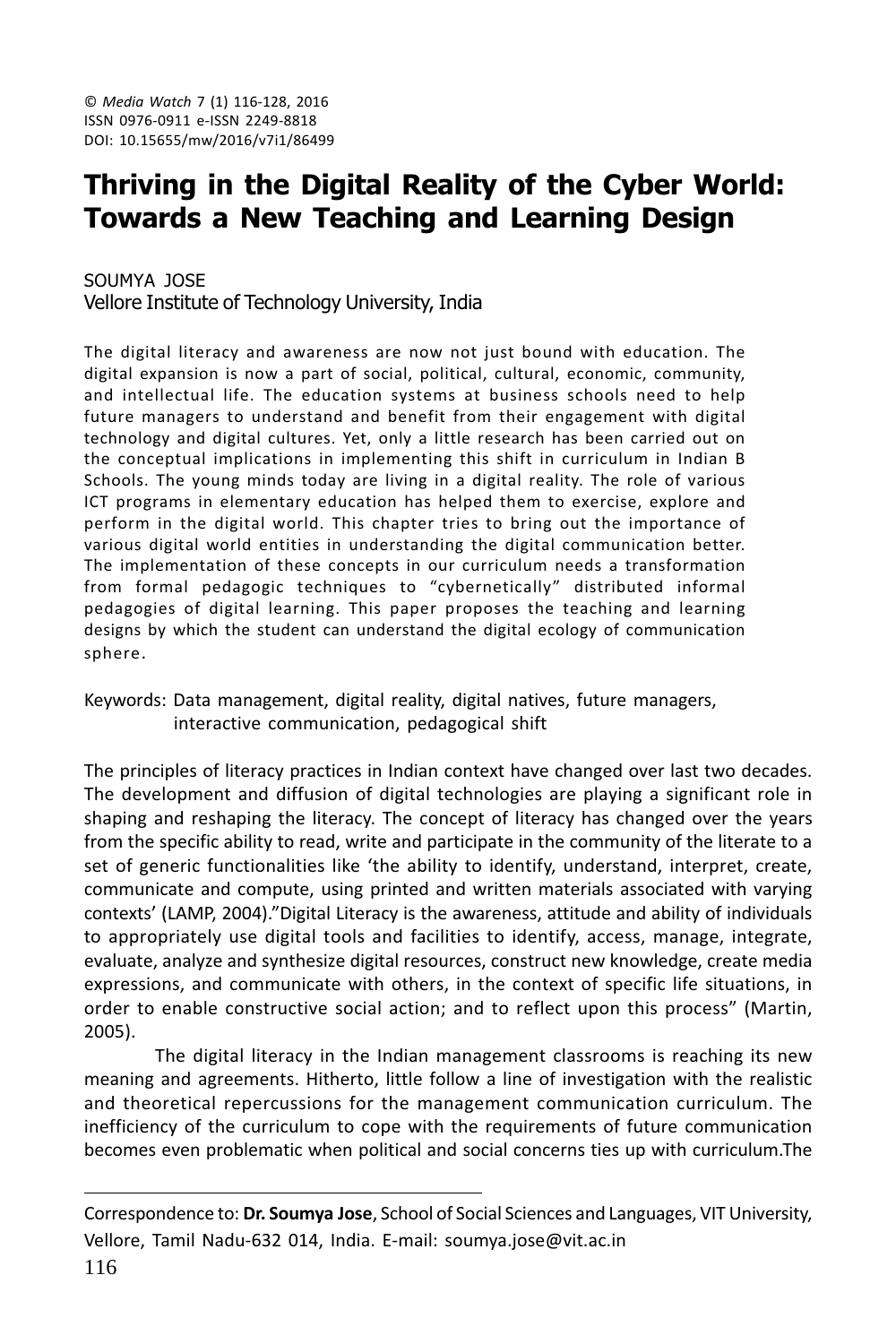future managers should be able to design and solve problems of technology-rich environments (TREs) which are integral parts of the digital world (Goos, 2013).

If we try to define the digital literacy in historical context, the concept of "text" attains its own status chronologically. The recent pedagogical studies demonstrate that proficiency in digital literacy depends mainly on academic experience rather than technical and how learners organize and integrate the information they find rather than on how much information they peruse (Bulger, et al. 2014). The rhetoric of understanding of literacy connected with text is to communicate with each other in a common language. The visual literacy has become prominent criteria with the emergence of print media. The reading and writing of text were replaced with the visual language. During the late 1970s, information literacy became a tool for sympathetic text which was carried over by media literacy over the decade. The news as the carrier of text could influence the masses and manipulate their understanding and construction of meaning of the text (Altheide& Johnson, 1980; Keen, 1982). Before the advent of the social media and advanced technology, the concept of digital literacy was confined to computer literacy. The computer itself has become an instrument of text which reproduced its status quo by merging with critical literacy. In the context of expanding literacy, the pedagogical research marked digital literacy competencies. According to Hobbs, the ability to access, analyze, create, reflect and take action are the competencies needed for a "digital world" student to achieve the minimum level of digital literacy (2015). To expand the idea of Hobbs and evaluate it with Martin (2005), the ability to access, use and share the digital content; ability to analyze and evaluate; ability to create and collaborate; ability to reflect and reconstruct, and ability to take action are the digital literacy competencies tobe achieved by the students in the classrooms in the context of expanding "text" literacy. Hobbs also stresses the change in the role of the teacher to facilitate a shift in the thinking process of the children (2015).

The digital literacy plays a huge role in the management profession in teaching and learning. Ito, et al. view the digital media or life as "commonplace and pervasive, having been taken up by a wide range of individuals and institutions in all walks of life" (2008). The understanding of digital self and digital community standards are needed as part of the social, political, cultural, economic, community and intellectual life. The transformed meaning of text literacy to digital literacy; from perceiving to participation makes the literate learner "respond to certain changes in our (digital) media ecology that have important implications for learning" (Ito, et al. 2008). The need of "participation" (as emphasized by Jenkins, 2009) calls for more value in which it draws attention to situated learning theory. Albeit, the studies stress on media education and literacy, understanding of communication management through emerging power shifts in media will enhance awareness and needs for management studies.

The future managers who are pursuing their management courses in India now need to get trained in communication management. The status of communication management in Indian management curriculum is confined to the realm of traditional way of communication. The need to turn towards digital media and networks in communication management is the key position before facing the digital future. The managers in today's classroom need to able to administer and handle "digital kids" who as noted by Hsi as "the next generation citizen who learn and experience everyday life through digital media" (2007). Concisely, the curriculum and associated classroom practices should be able to address the need of present and future digital reality. Within the context of digital society, it is the digital literacy that makes the management students and managers fit for"living, learning and working in a digital society" (Little John in Learning Literacies in a Digital Age, 2009).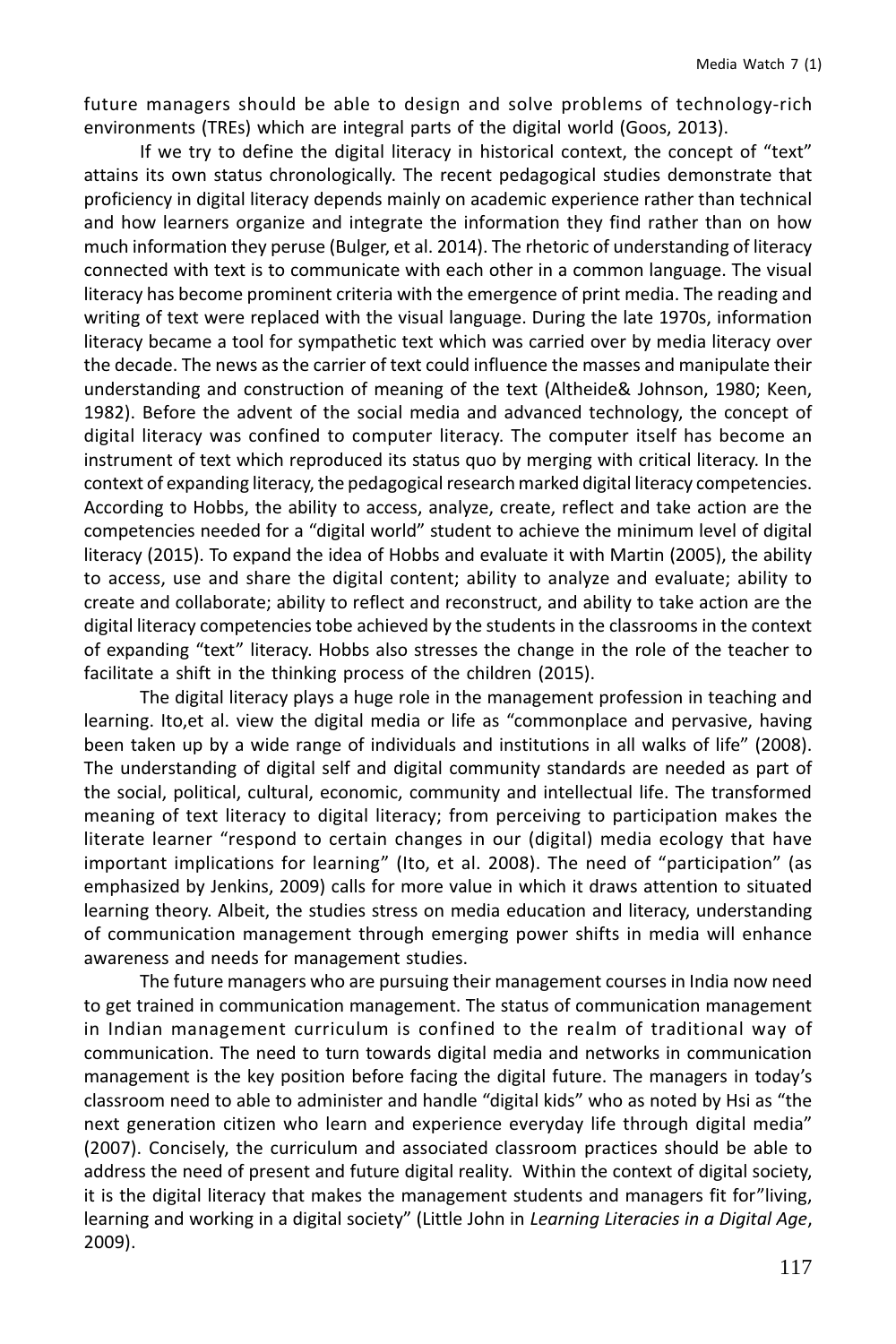The quality level of the Indian management curriculum and education system has been a subject of debate for more than a decade. Jagadeesh (2000), puts forward various constraints, and conflicts in providing quality management education in India. He mainly points out the need of critical revision of "regulatory agencies existing in the country to monitor the standards of management education" (2000). The constraints and conflicts have become more complex when the management education system in India commenced to embrace business model and entered into the rat race between the schools to satisfy their "customers (students and recruiters)" (Popli, 2005). The B Schools set standards for "feel special and deals with the customer as a matter of priority rather than as a secondary issue" (Popli, 2005). The actual standard that has been set for the B Schools as noted by Jha and Kumar are "curriculum, business research, quality of research publications, industry - institute interface, management development programs, faculty development programs, placements, compensation packages of B - school graduates, career development trajectory of alumni, diversity among faculty as well as students, governance and accountability" (2012). While most of the B Schools try to influence "external customer of the educational system," (Sahney, et al. 2008) the set standards in the research and technological areas are overlooked when it comes tocurriculumdesign. This chapter deals with such neglected space in the Indian management education curriculum and learning process. The chapter also endeavours to discuss various Y generation digital intricacies in order to render a better comprehension of the digital communication in the business and professional life of a technomanegerial entrepreneur.

#### Digital Life-Consuming World Reality

The pragmatic and collective understanding of digital is now completely confined to the internet. The social impact of the internet is a topic of academic debate for more than a decade. The early studies on virtual community and digital life demanded a new paradigm shift which "critically encounter how research can be most meaningfully handled given a terrain in which users are actually embodying themselves digitally, and often in multivalent ways" (Taylor, 1999). The concurrentarguments were mostly related with the "newness of the medium" (Tyler, 2002) and theimplication of the internet with the "human interaction" (Putnam, 2000) and "social building" (Calhoun, 1998). One of the early thoughts of internet and communication, as remarked by Hiltz and Turoff states that the internet is "an unparalleled technology that allows people to communicate with one another regardless of time and space" (1978).

The modern philosophers engaged in understanding the digital life, reach a consensus that "internet provides new ways of communication and socializing that fundamentally transform the lifeworld in which we live" (Zhao, 2005; 2006) but complicating within the network (Petrow, 2014) and building a "new interface between mind and world" (Donald, 2014). These realm of thoughts can be easily viewed by within the framework of managerial workspace. The managers and entrepreneurs at different organizations and firms rely on populations and their communication networks. The traditional management areas like human resources, marketing, corporate communication ought to be revised within the framework of digital life.

An understanding of the digital life is inevitable to comprehend the mainstream life in the  $21<sup>st</sup>$  century. A management curriculum that overlooks the communication pattern and needs of world order will result in producing inefficentgraduates. The increased number of multi-national cooperate networks and outsourcing firms, provides "ready-made" career choices for students, but the survival outside the box and up gradation remain unanswered.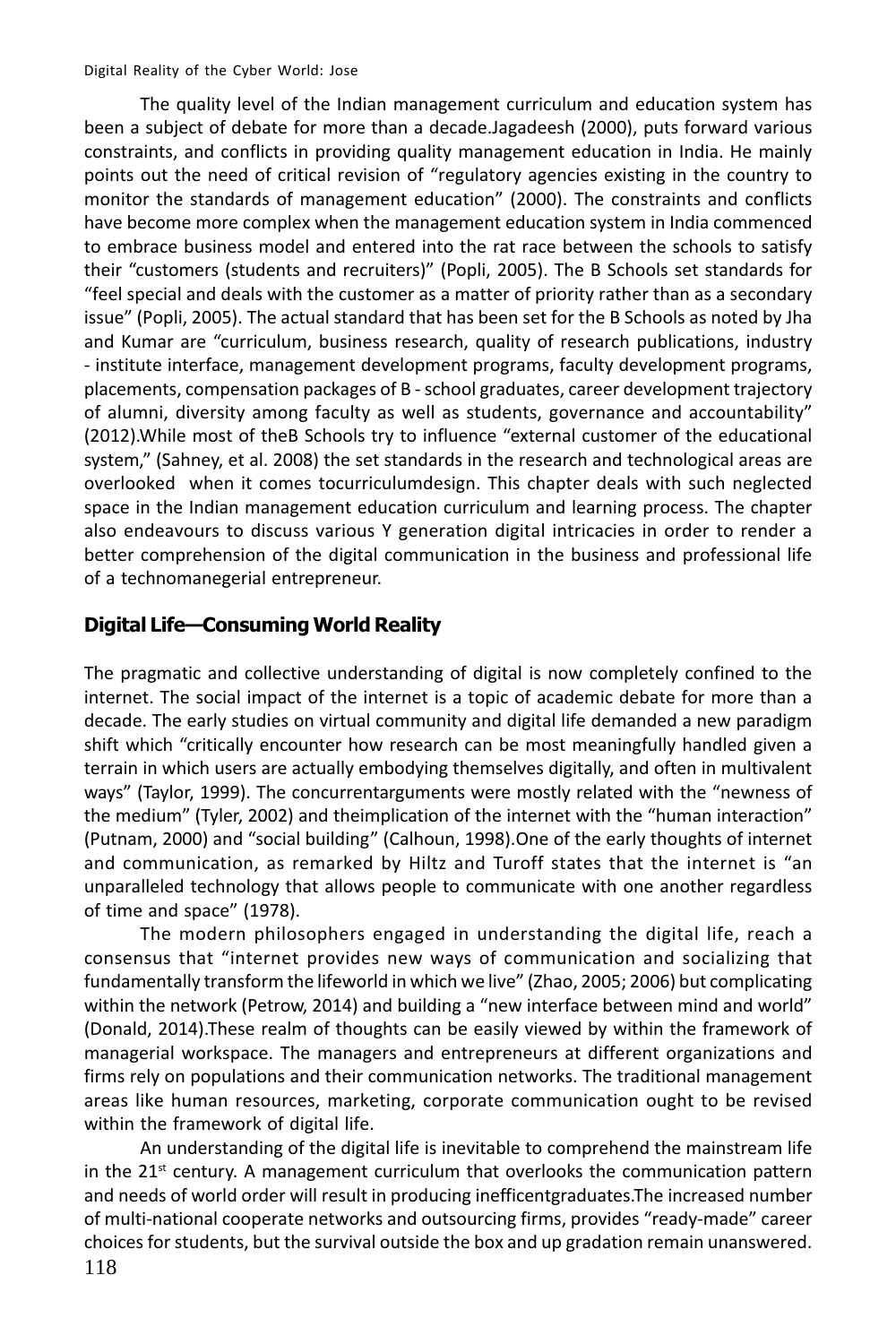Apart from digital technologies, "globalization, demographic shifts, and deregulation are other driving factors" (Friga, et al. 2003) that need to be considered by management educators and stakeholders while developing future strategies.

There have been numerous academic disclosures on digital life and its social implication. The Y generation perceives the world reality and order through digitally constituted society. The observations of Palfrey and Gasser explaining the digital natives are significant in understanding the digital world and its structures. "This culture is global in scope and nature. Whether physically based in Rio de Janerio, Shanghai, Boston, Oslo or Cape Town, Digital Natives - often young elites - form part of a global culture of their peers. They are connected to each other in terms of how they relate to information, how they relate to new technologies, and how they relate to one another. Parallel to their digital universe, Digital Natives are embedded in regional and local customs, habits, and values. These factors, among others - together with the social and economic context and the local laws- are likely to shape the ways in which Digital Natives use digital technology, how they can realize its opportunities, and how they will address the challenges it poses" (2008,  $p.13$ ).

The observation above gives a comprehensible relation between online community and offline world reality. Hitherto, digital world is not a new word, but its adaptation in syllabus is still not achieved as it is to be. While considering the prototypes for future management curriculum, we have to consider the world reality that influences the digital life. The discourses and dialogues on various research provide a definite agreement that the digital world is a universal phenomenon and it does influence in the profession as well (James, 2012; Mostaghimi&Crotty, 2011; Cain &Romanelli, 2009). The unrealistic and nonconformist planning of curriculum and teaching strategies are the root-cause of infirmities in the teaching methodology. The adaptation of the universal digital world ought to be in conformity with the Indian reality in order to bring in an ideal teaching and learning design for future management classrooms.

There should be an awareness on planning the curriculum for the digital generation, taking into consideration the real world requirements. Identifying the set skills that future managers require is important and the expected skills include the communication within and outside networks, knowledge on interfaces and accessing data management. Thisis the training and shift in skills that are required for managers to fit as digital organizers (in context of organizations and corporate scenario). Additionally, the curriculum should cover the method of teaching and learning process too.

These methods need to be articulated among the educators and also correlate the needs of the industry. The Y generation with basic logic and high level of experience in digital life has to encounter these methods which will be useful for their profession. The recent multinational studies (including Indian researchers) show that most of the companies consider missing digital skills as the hurdle to their Digital Transformation and few of them prefer continuing using the traditional approaches for sourcing digital skills (Spitzer et al, 2013). The organizations will not prefer to train their employees in advanced digital skills since efforts taken will be insuffient to meet the day today advancement in the digital world. Consequently, the duty of identifying the "missing" skill set and providing training comes under the charge of the academics. When the B Schools try to impress students and recruiters alike – it is important to provide what is not planned but what is actually needed. As per the findings from Capgemini Consulting Analysis, the development of digital skills is involved mainly through a cycle of four processes. They are by defining a vision and identifying future skill requirements, undertaking skill gap assessment, evaluating progress constantly and bridging the skill gap (Spitzer et al, 2013).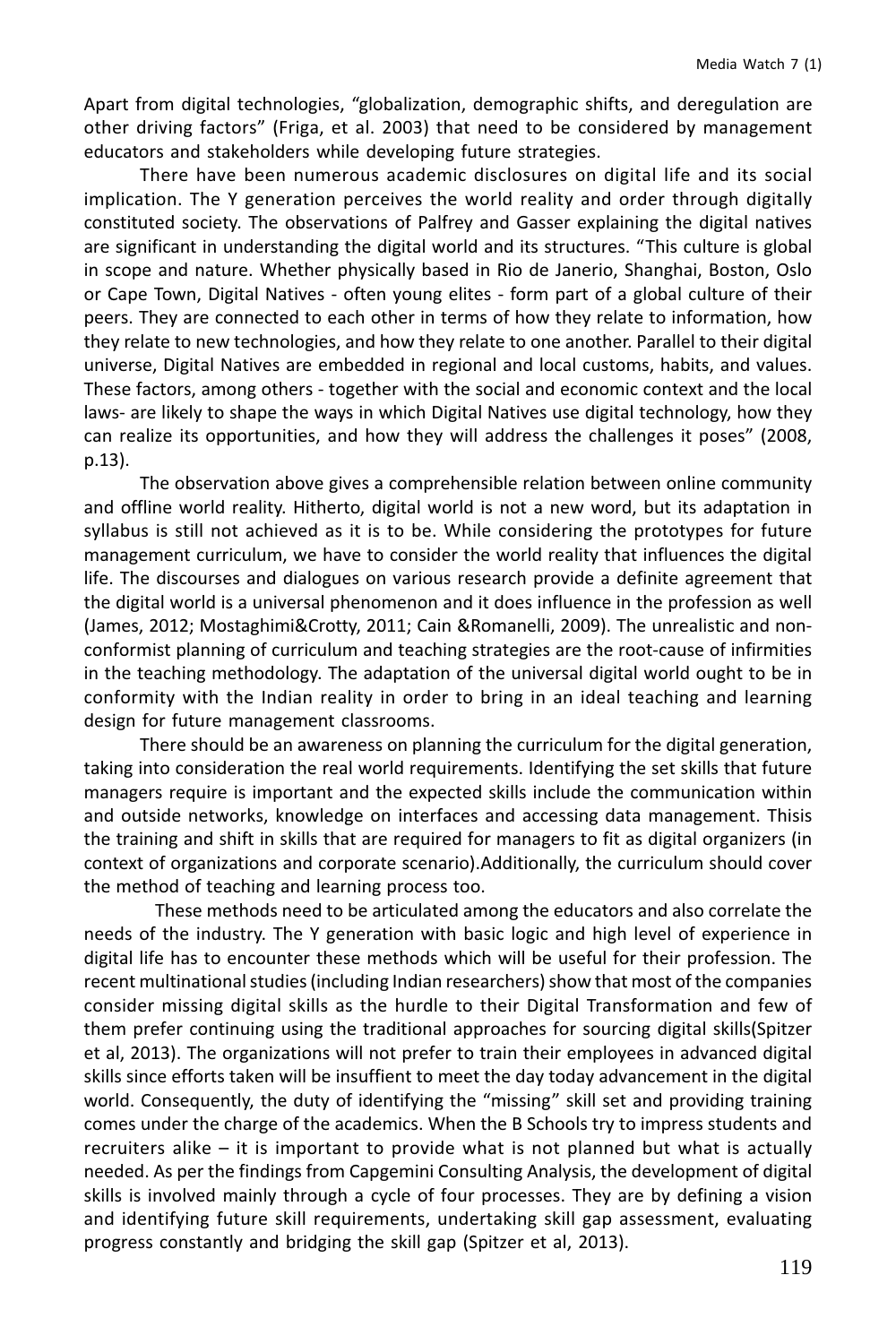#### **Indian Education System**

It is believed that in ancient times, India had the "Gurukula" system of education. The Gurukula was a tradition where anyone who wished to study went to a teacher's (Guru) house and requested to be taught. If the request of the student is accepted by the guru, he would then stay at the guru's house and help with all activities at home. This mode of education followed the techniques of collaborative learning and it imparted in the student, the knowledge one needs in day today life. The Indian formal education system has been founded on tradition and heritage. Nalanda was one of the first great universities in recorded history. Garten has made a remarkable statement of the stature of Nalanda; "the university was an architectural and environmental masterpiece. It had eight separate compounds, 10 temples, meditation halls, classrooms, lakes and parks. It had a nine-storey library where monks meticulously copied books and documents so that individual scholars could have their own collections" (2006).

The world education system which focuses modern research in higher education is "growing faster even than demand for the ultimate consumer good, the car" as stated by The Econimist (2015). The education these days fulfil tech industry requirements which offer a decent job for the graduates. The prime aim of education became providing a job: rather than developing the intellectual and academic knowledge. Indian education system which followed British pedagogy after Independence received high criticism for polarizing people rather than giving them an opportunity to learn what they need (Aggarwal, 2009). The modern Indian management education follows more blended and flexible system which focus on core and elective based education.

After centuries the standard of Indian curriculum and teaching system is in the scanner of various inquiries. The curricula for Indian universities are planned and decided by a board of studies members who have strong academic background. The process of creating teaching methodologies, syllabi and curriculum designs are influenced by various social and political factors and such external and internal interventions affect the formulation of teaching learning strategies that should cater to the needs of the generation Y. This jagged system of education is often questioned and debated.

The governmental system in Indian education is structured in various levels and layers in which the role of administration sector is crucial. Most of the academic decisions are overruled by administrative loopholes. The political support beyond the sight of the academic sector, even complicates the teaching-learning system. The political influence of Indian education system could be found in each and every section of the learning system. There are two types of political influence in Indian education as observed by Kingdon and Muzammil."One, Political influence from above which had been instrumental in shaping the education system; and two, the political lobbying and pressure groups from within the system originating at the local levels in the form of organizations of teachers"(2009).

On the other hand, efforts from the government in developing educational platform cannot beneglected. The Ministry of Human Resource Development controls the education quality in India mainly through The Department of School Education & Literacy and Department of Higher Education. There are separate bodies for each stream which control and regulate the educational standards and pattern. After Independence, the Indian government took measures for ensuring the right of education to everyone in the country (Rudolph, 1984) but its implication and design are yet to be analysed in the current scenario.

The management education in India seeks a changing phase, which is affected by major development policies of globalization and liberalization. The emergence of digital world need to be addressed within the social and political context before planning the 120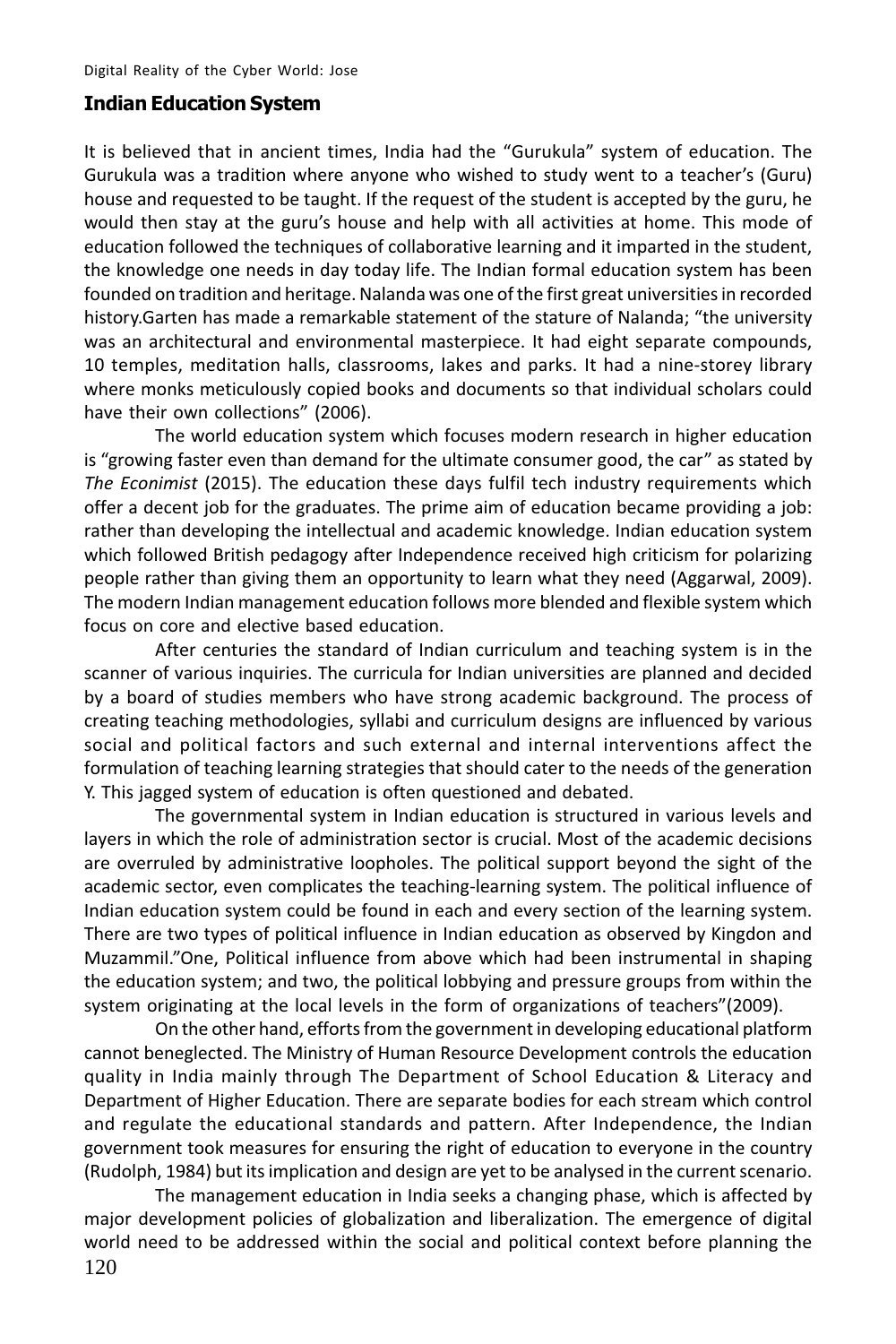curriculum. Being a professional course, the teaching and learning process should concern about the changing trends in communication management, which forms the soul of a digital world.

### **Advancing ICT-What's Next?**

Curriculum implementation, according to Okello and Kagoire (1996) "is a network of varying activities involved in translating curriculum designs into classroom activities and changing people's attitudes to accept and participate in these activities". Nonetheless, curriculum implementers are faced with barriers which hinder the successful implementation of the curriculum. The structure of Indian Management education system is divided into various categories. There are Indian Institute of Management (IIM) which operates directly under the Indian government, departments operated under universities, B Schools which is approved by All India Council for Technical Education (AICTE) and private B Schools providing certificates by collaborating with foreign universities. There are a number of private management firms offering a management degree or diploma with the curriculum provided for their requirement. In such a system, implementing a unique curriculum for communication management will be sturdy. Although with more than 2000 + B Schools in India,<sup>1</sup> the basics of Information and communications technology (ICT) is implemented in management studies (Ray, 2014; Krishnaveni & Meenakumari, 2010; Neeru, 2009). But when considering on higher education like professional communication management, there is a need to go to advanced level from the basics of ICT. Further, in advancing the ICT, the management schools should be equipped with human and technical resources. The curriculum should keep on track with the resources and its proper monitoring. The Indian government found ICT as the one of the main principles of human development and operated midst of the complexities of social, political and economic environment in Indian schools (Garai & Shadrach, 2006). The Indian high schools students are enabled with basic ICT which acquire their 'citizenship' in a digital world; and the possibilities of future growth in Indian education is soaring (Chatterjee & Nath, 2015: Kozma & Vota, 2014; Ray, 2014).

With large numbers of schools, it is intricate to analyze the current curriculum in detail. But this study revised syllabus of major institutes with special mention on modern communication technologies and its application. After analysing, the researchers could find sufficient areas covered in Information system and management. For example, Indian Institute of Management, Ahmedabad provides a specialized area for Information System which covers Consulting in e-Governance: From Vision to Implementation, Digital Inclusion For Development, Enterprise Digital Infrastructure, ERP Systems: Technology Planning and Implementation, Management of Software Projects and Enterprises, Data Mining and Business Intelligence, Data Visualization for Decision Making, Strategies in the Internet Economy and Strategic Management of Information Systems.<sup>2</sup> The communication subjects are related to sociology, culture and political sphere. The candidate who handles communication and data management in organization faces much higher and complex forms of networks which these modules fail to address. The University of Mumbai is also providing the credits for communication and networking system. They cover the basics of hardware, networking such as protocols, LAN, WAN, Telecom technologies and databases.<sup>3</sup> The teaching design is divided into lectures, case studies and presentations. Symbiosis Institute Of Business Management under Symbiosis International University handles the new age communication topics like Knowledge Management Systems, E-Commerce, Cyber laws, Integrated Marketing tools and Business Process Management (Wipro, MS Project  $etc.$ ). $4$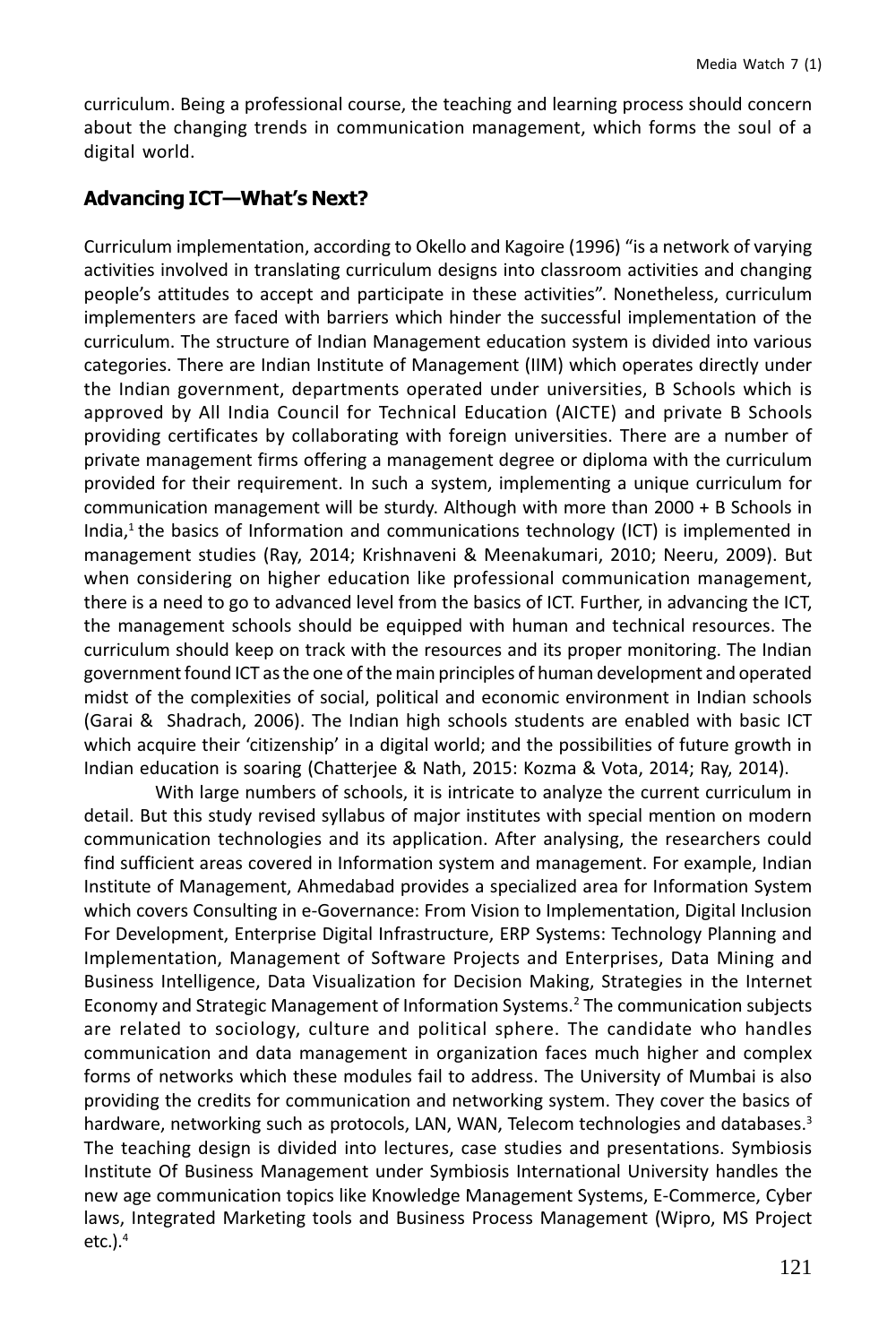It is true that curriculum for communication management alone could not undergo the shift when weighed against the whole management course module. But the efforts should take from the side of schools and departments to bring out the obligatory changes. The managerial profession in digital world demands the communication manager to be omnipresent in the digital world using the ample algorithms and interfaces. Along with enabling the communication, they often need to monitor the communication process and interfere it time to time. The 21<sup>st</sup> century communication managers should be able to identify the perfect tool for their workspace and implement accordingly. The skill sets for achieving these areas need an advanced learning design which teaches, discuss and share on the collaborative learning system. The implementation of these concepts in our curriculum needs a transformation from formal pedagogic techniques to "cybernetically" distributed informal pedagogies of digital learning (Williamson, 2013). Here cybernetics deal with the various learning techniques adapted by the digital technology from the formal way of education. The overall curriculum should include areas of Internet security, privacy and security, relationship and communication, cyberbullying, digital footprint and reputation, self-image and identity, information literacy and creative credit and copyright. Through these inputs students could able to learn, examine, and expandthe digital daily life to profession.

The implementation of such shifts in education requires the leadership with a team of trained and experienced "techno-teachers" who can motivate the students to work on such pedagogical systems. These can be enabled through potential strategies like virtual learning, blended learning, live projects etc.

# **Teaching and Learning Digital**

The ambiguity of future requirements is the main component which should be taken into consider when designing the pedagogical design. The Y generation in digital life have grasped the full implications of the basic new media tools of communication management. Sending e-mail, administrating online groups, submission of regular agenda online, arranging web cast and conferences and communicating through online chat rooms are few such skills which are blended with the everyday life of the new age students. The challenges of new age communication management should be considered as an opportunity to design changes in learning and teaching design. The digital age pedagogical researches are done with framework of universal design for learning (UDL); its practical application in the classroom and the outside real world<sup>5</sup> (Rose & Meyer, 2007). The focus on universal and regional balance should be there in pedagogical design. The studies and observations of Palfrey and Gasser on Digital Natives (2008) which discussed earlier in this chapter show that regional space could not be neglected while taking into consideration the digital life. The topics like social media management, dataveillance, augmented reality, cloud computing need to be included in curriculum, and teaching-learning design should be designed according to the need and application. These changes in the curriculum will reflect in the work profile, productivity and networking of future managers.

# **Social Media Management**

The role of social media in the digital age is evident in networking and social construction. The graduates who spend more personal time on social media need to bring attention towards the professional interface of Web 2.0. The possibilities of marketing, consumer relation, and public relation through social media, which is lower in cost and higher in productivity (reach). If the digital world is considered as the real world, human 122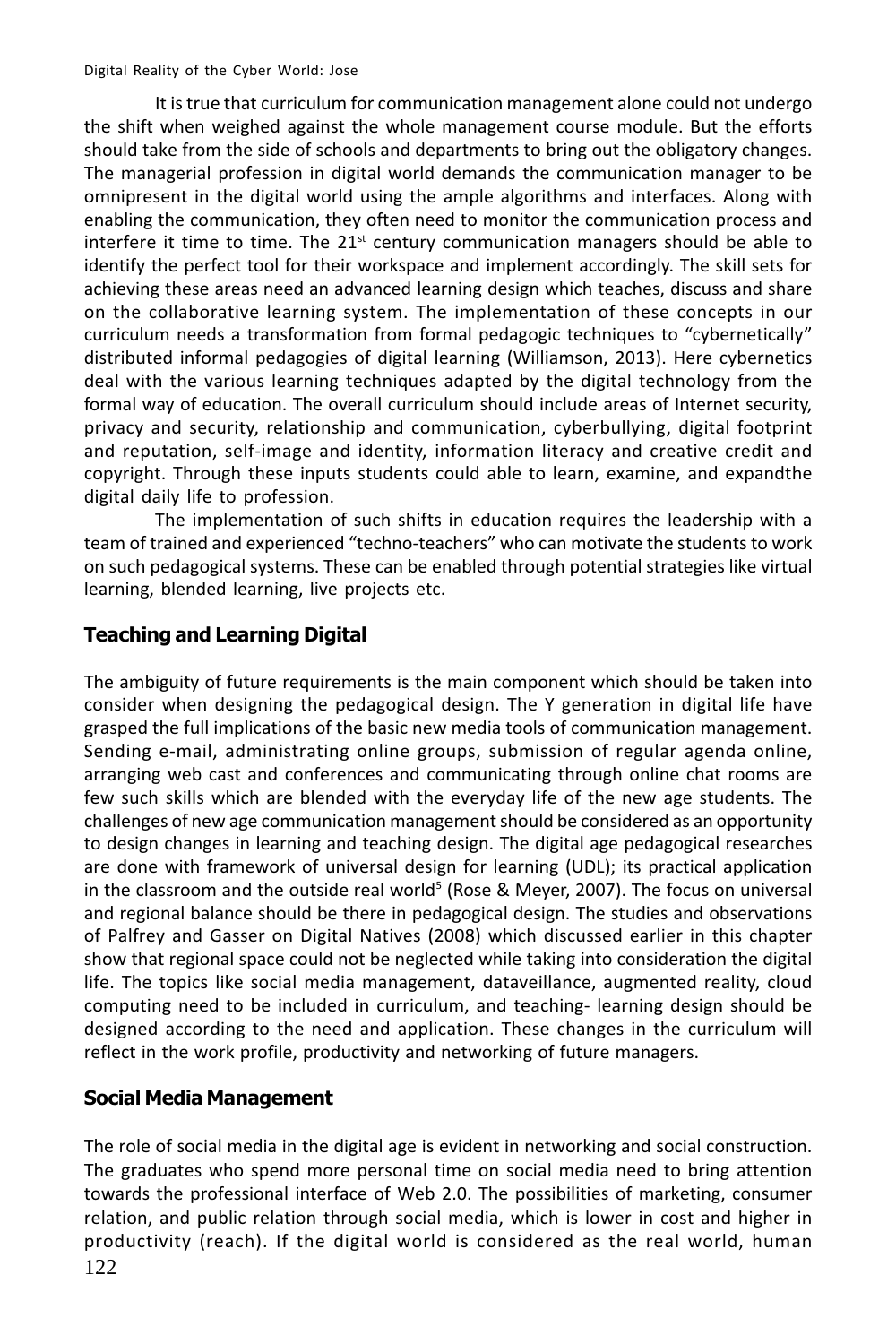communication could be replaced by social media interactions. The success of social bonding and relationships are directly related to the social media "engagements" of the person. While considering the social media tools for managers, the implementation of such tools in classrooms can be done by various methods. The platforms like Facebook, Twitter, Myspace, LinkedIn, Slide Share, and Flickr need no introduction for the students as the "citizenship" is registered. The students should be able to understand the inner meaning and patterns of social media applications. From the basics of the online presence to the analytical management of the content should be incorporated within the curriculum.

There are strong evidences of study to prove that social media have become a powerful personal learning tool within the classroom (Selwyn, 2007); the administration of social media can be provided through the training. The social media content and metrics are not constant, but the analyzing technique standards will be the same. Baer (2012) noted four mainmetrics of content marketing. They are consumption metrics, sharing metrics, Lead-Gen metrics and Sales metrics. Looking into detail, consumption metrics deals with the number of people involved (read it as viewed, downloaded) with the content. It indicates the size of our audience. The sharing metrics give an idea how often the content is shared with others. The analyzing of sharing is important in social media, because content which goes more viral has got higher chances of getting actual results (Pescher, et al. 2014). The Lead - Gen metrics gives managers an idea how many people really tried their content (product). Sales metrics deals with the original outcome of theircontent. The communication management curriculum should be updated with lessons on tools like Buffer, Kred, Tweetreach, Peerindex, and TwitterCounter which help in analyzing the social media.

### **Dataveillance**

If the content management will help in the advertising, promotion and marketing; the monitoring of the data and users are also important in digital reality. Here the 'data' is not just confined to the content, but has got multifaceted attributes like user identity, network tracking, audience preference, geo - locating and other crucial information. This information base should be handled with extreme concern since it deals with security and ethical problems (Hagel, 2014). The privacy of the user in the digital world is the responsibility of the manager. The anonymous identities which managers come across in the cyber world should be treated with high level of surveillance. Such surveillance is often credited in digital terminology as 'Dataveillance'.The classical definition for Dataveillance is "the systematic use of personal data systems in the investigation or monitoring of the actions or communications of groups of people" (Clarke, 1998). However, in the digital world the meaning and concept changed over a decade along with the world reality. Through the recent reading of data security and privacy researches, Dataveillance could be defined as monitoring an individual or organization's online activity (digital identity) through various data tools usually through unscrupulous methods (Palmer, et al. 2014; Gomer, et al. 2014; Gupta, 2014). The topics of Dataveillance should cover identifying the legal and ethical issues of data handling. In a country like India, where cyber laws and regulations still need a concrete attention, learning Dataveillance needs more ethical stands. Teachers could give assignments of data collection from social media and analyze it on the basis of need. The data managers can manipulate and reconstruct the data which will lead to a massive operational shift in business. The crucial awareness of privacy from an individual to an organization should be learnt from global and Indian perceptive. However, the practical use of such data monitoring is interdependent with the organization and the data available.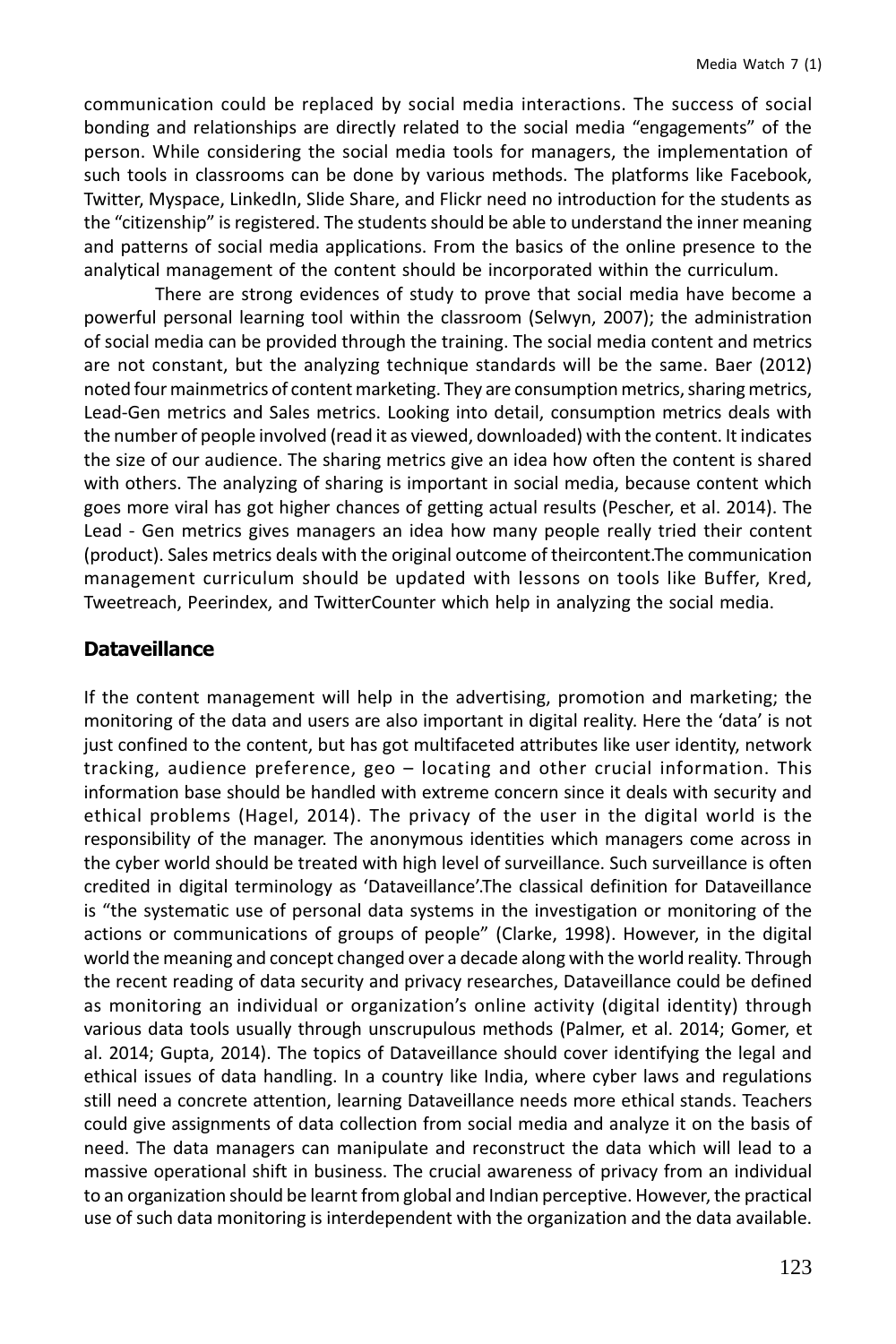## **Cloud Computing**

To continue with data management, the communication managers in the digital world is responsible for data security of an organization. Thus, knowledge and experience in cloud computing are critical for every management student. The understanding of cloud infrastructure helps to organize content, communication systems, applications and. It also helps to collaborate and monitor whole communication interface. The effective virtual space management depends on how well the manager is connected within the organization. In the digital world the workspace and connectivity are out of brick. More often, the manager needs to monitor "digital citizens" who are online which requires a hybrid cloud computing system.

The curriculum should be able to focus on binary image building for setting up the cloud computing system. The process involves the making "exact copies" of real computer into the virtual space. The data, servers and application could be made into virtual copies through the binary imaging. There are ready made interfaces like Google Drive, Copy.com and Dropbox available. Although, customizing an in house hybrid clouding network will enhance networking, security and connectivity within the organization. The risk involved in cloud computing in India is concerned with the accessibility of internet and connection speed. The managers travelling about the city need connect to the network to operate and monitor the system. The development of Mobile cloud Computing (MCC) and cross-platform mobile applications will unravel the multidimensional coding and fragmenting issues(Sanaei, et al. 2014). Economically, India's promising internet future and web technology give assurance to the students who prepare to manage the digital future. Often, the intact cloud computing interfaces are collaboratively managed with IT support, but the understanding of networks and system through curriculum should be provided for the students. The internal projects and lab assignment on clouding system and reviewing the peer group projects will enable the students to explore the complexity of the virtual world. The hybrid cloud computing provides new power boundaries within the organization and positions. The managers will be more of techno-managers and data executives who manage the digital world and its citizens through the networks.

### **Augmented Reality**

Teaching and preparing curriculum design of Augmented Reality for management students will be most challenging and appealing at the same time. The reality conceived by digital natives is mainly through the digital platforms which they come across. The role of video games and other virtual reality application create virtual reality mind-set for the students. While economists and management experts believe wide opportunity in Augmented Reality (Murphy, 2014; Maytom, 2014), it is important to define it in management point of view. Augmented Reality can be explained as interlink with real and digital world where the environment is built through computer generated applications. The Augmented Reality helps managers to create the world according to the desire and position of organization. It is time saving, clear and direct. The curriculum can include Augmented Reality as a topic in which students should able to learn the concept and possibilities of Augmented Reality. The Augmented Reality can also collaborate with other curriculum subjects so that the application can be developed in the student's mind. The students can create projects and assignment by using tools of Augmented Reality. Furthermore, such presentation skills will help managers during beefing the project and providing explanations. Technological monsters like Augmented Reality should bring out of desk and should made available for future managers.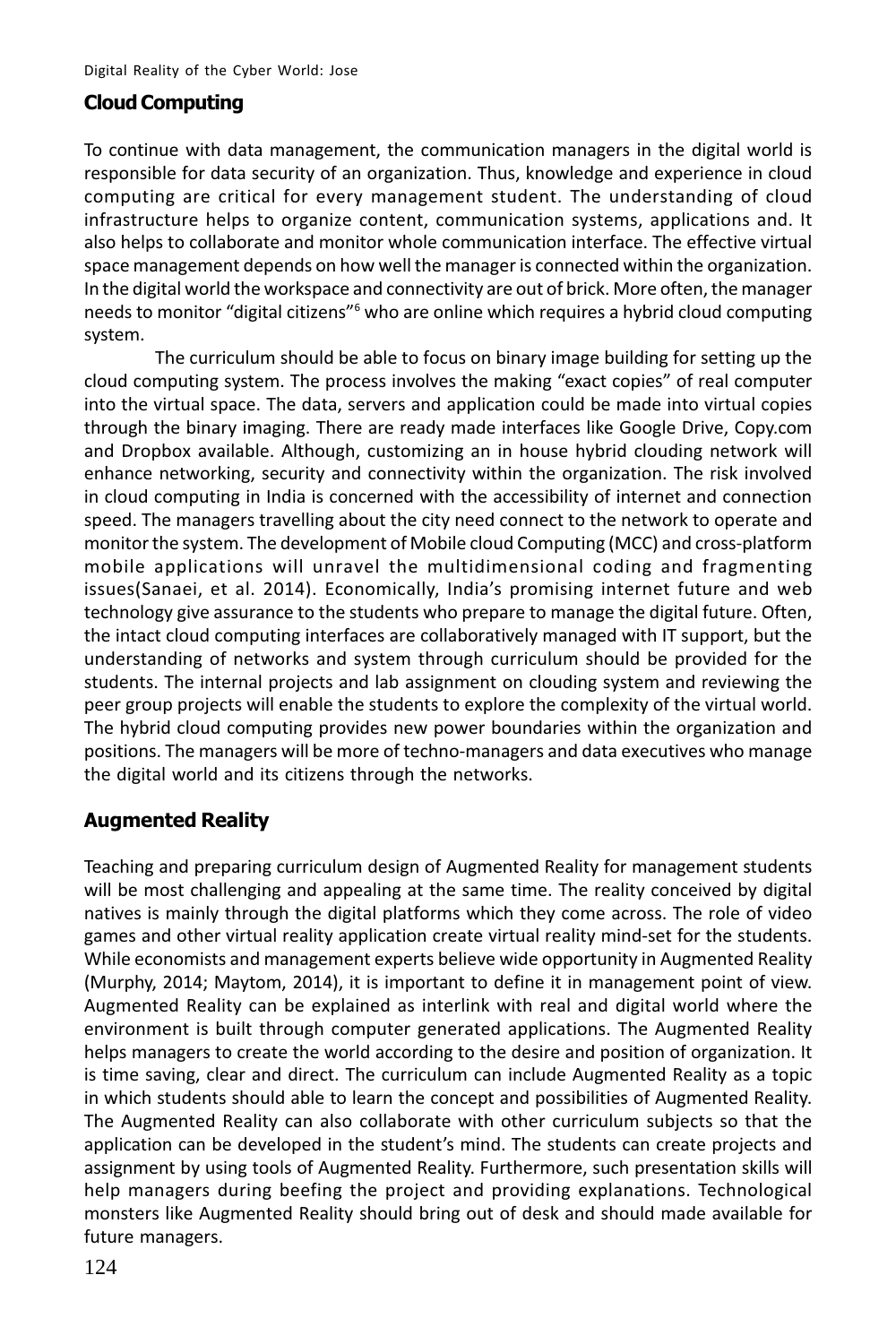# **Algorithms and Interfaces**

The evolving digital world and its changes are often attributed with the interface it uses and algorithm by which they perform. The acquaintance on digital media algorithms and calculation provide better understanding of human – computer interaction. The managers can create and develop the tools based on the requirement and situation. In simple terms, computer algorithms are well-defined working procedures or formula allowing a computer to solve the problem. The data management requires systematic updates based on changing the interface. The algorithmic designs into the management curriculum will give students advanced machine learning and solving methods. The recent researchers on communication management and the digital world, Frey and Osborne, (2013) note that the future managers will be requiring creative and social intelligence; and it will redefine the  $21<sup>st</sup>$  century workplace and skill sets (Autor and Dorn, 2013). The curriculum should also focus on advanced computer and Internet networking participants such as Internet Protocol, Domain registration, Network Mapping, Network Neutrality constant, LAN, WAN and Ethernal.

The curriculum should address these concepts to the digital natives in the way they live and prepare them to face future digital reality. The tools and methods should be blended with virtual learning and traditional classroom. Even though, communication management as core subject still needs to emerge, the whole curriculum of communication management should cover the interactive requirements needed for other streams such as human resources, finance, accounting, administration and marketing. The shift in curriculum design could construct future manager flourish in digital reality only if these curricula are independent of political and social concerns. Besides, these conceptions should be able to elucidate in Indian context.

# **Theory to Practice**

The relation between learning environment and digital life of students are vital in measuring outcomes of the curriculum for digital age communication management. As discussed in various literatures above, the digital identities are depended values which can be moulded through accurate teaching and learning design(Fig 1). The following are the factors which

affect the relation between learning environment and digital life of students:

- $(i)$ The life experience through cyber world.
- (ii) The quality of curriculum.
- (iii) The teaching and learning methodologies.
- (iv) The expectation of the future digital world.
- $(v)$  The actual market needs for a communication manager.



Fig. 1: Relation between digital life and learning environment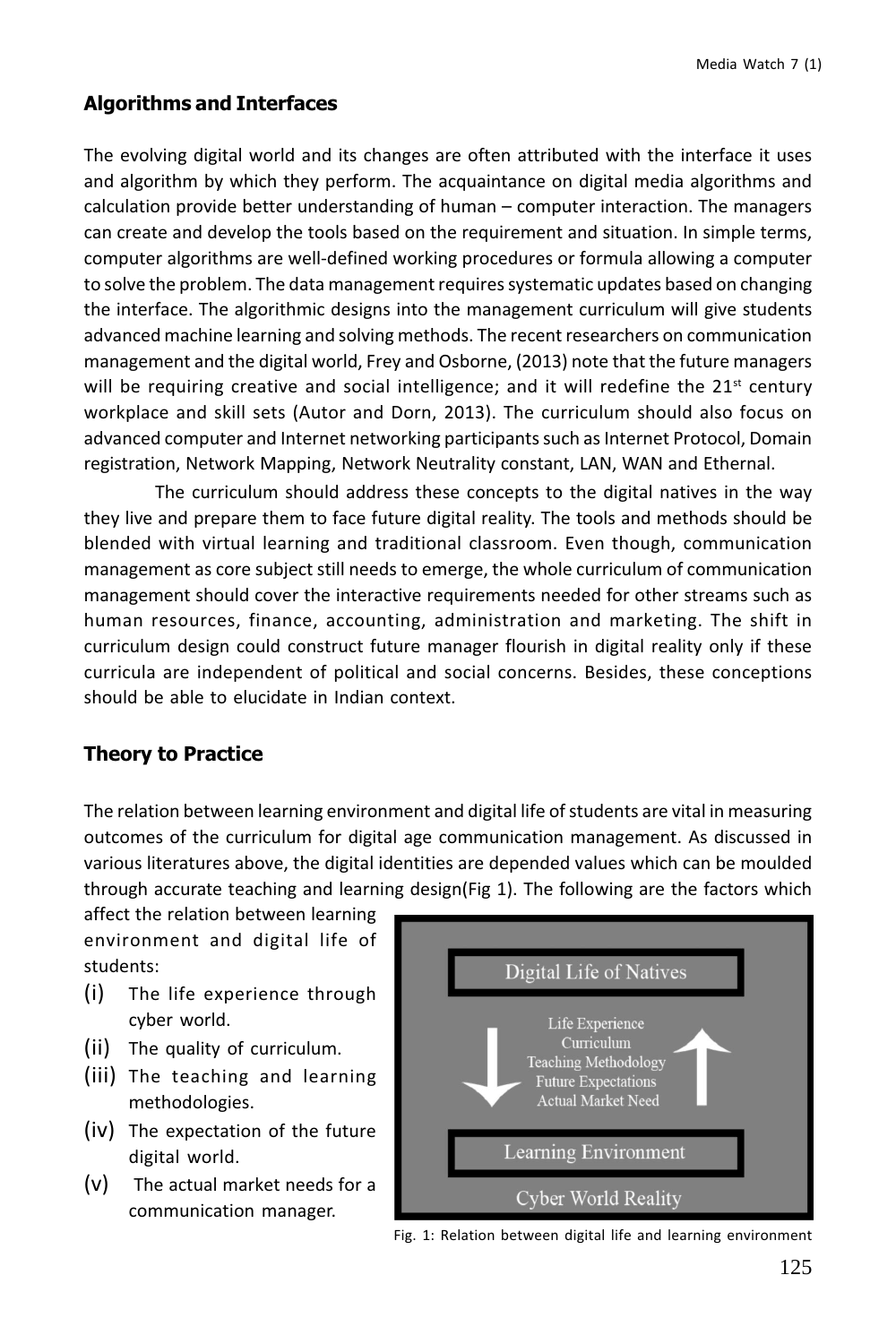The blended learning methods will be the preeminent mode of learning by which students can start work on a platform which equate the future organization. The peer to peer learning, virtual leaning, social media experiments are a few methods which can be adopted by B Schools. Amidst the communication shifts, internationalization, the cross cultures, strategic alliances, partnership & mergers arethe other elements which concern the management education. The Schools or Universities should try to collaborate with the international communication stakeholders through which students will get to know the latest technologies and its application. To deliver equity as well as excellence in producing innovative smart techno managers, a modern and democratic excellent B Schools needed to be established. The expense and currency involved in effective curriculum implementation stops most schools to drill pedagogical shift. In India, education loans are available on basis of repayment after employment students could afford higher education at perversedues. The huge role should be played by policy makers of to impart grants and studentship for students of professional courses. Greater efforts need to be made to control the costs of education through effective technological measures. The communication management education needs to do more to prove its value since digital natives could earn a communication profession job with their life experience alone.

## **Notes**

- $1$  As per the information from the Approval Process Handbook 2014-15 AICTE
- <sup>2</sup> From official website of IIMA.
- <sup>3</sup> From the course handout of MMS Program University of Mumbai.
- <sup>4</sup> From the course handout of MBA Program Symbiosis International University
- <sup>5</sup> Digital world/Digital Reality
- <sup>6</sup> Other Employees

# **References**

- Aggarwal, J (2009). Landmarks In The History Of Modern Indian Education 6<sup>th</sup> Edition. Vikas Publishing House Pvt Lt: New Delhi.
- Altheide, D., & Johnson, J. (1980). Bureaucratic propaganda. Boston: Allyn and Bacon.
- Autor, D., & Dorn, D. (2013). The Growth of Low-Skill Service Jobs and the Polarization of the US Labor Market.American Economic Review, 1553-1597.
- Baer, J. (2012, November 3). A field guide to the 4 types of content marketing metrics. Retrieved March 2, 2015, from http://www.slideshare.net/jaybaer/a-field-guideto-the-4-types-of-content-marketing-metrics
- Buckingham, D., Ito, M., Davidson, C., Jenkins, H., Lee, C., Eisenberg, M., & Weiss, J. (2008).Foreword.In Youth, identity, and digital media. Cambridge, Mass.: MIT Press.
- Bulger, M., Mayer, R., & Metzger, M. (2014). Knowledge and processes that predict proficiency in digital literacy. Reading and Writing, 27(9), 1567-1583. doi:10.1007/ s11145-014-9507-2
- Cain, J., & Romanelli, F. (2009). E-professionalism: A New Paradigm For A Digital Age. Currents in Pharmacy Teaching and Learning, 1(2), 66-70.
- Calhoun, C. (1998). Community without Propinquity Revisited: Communications Technology and the Transformation of the Urban Public Sphere. Sociological Inquiry, 68(3), 373-397.
- Chatterjee, P., &Nath, A. (2015). The Future ICT Education in India A pilot Study on the Vision of Ubiquitous Learning in Higher Education. In J. Mandal, S. Satapathy, M. Kumar Sanyal, P. Sarkar, & A. Mukhopadhyay (Eds.), Information Systems Design and Intelligent Applications, Advances in Intelligent Systems and Computing (1st ed.). Springer.
- Clarke, R. (1988). Information technology and dataveillance.Communications of the ACM, 498-512.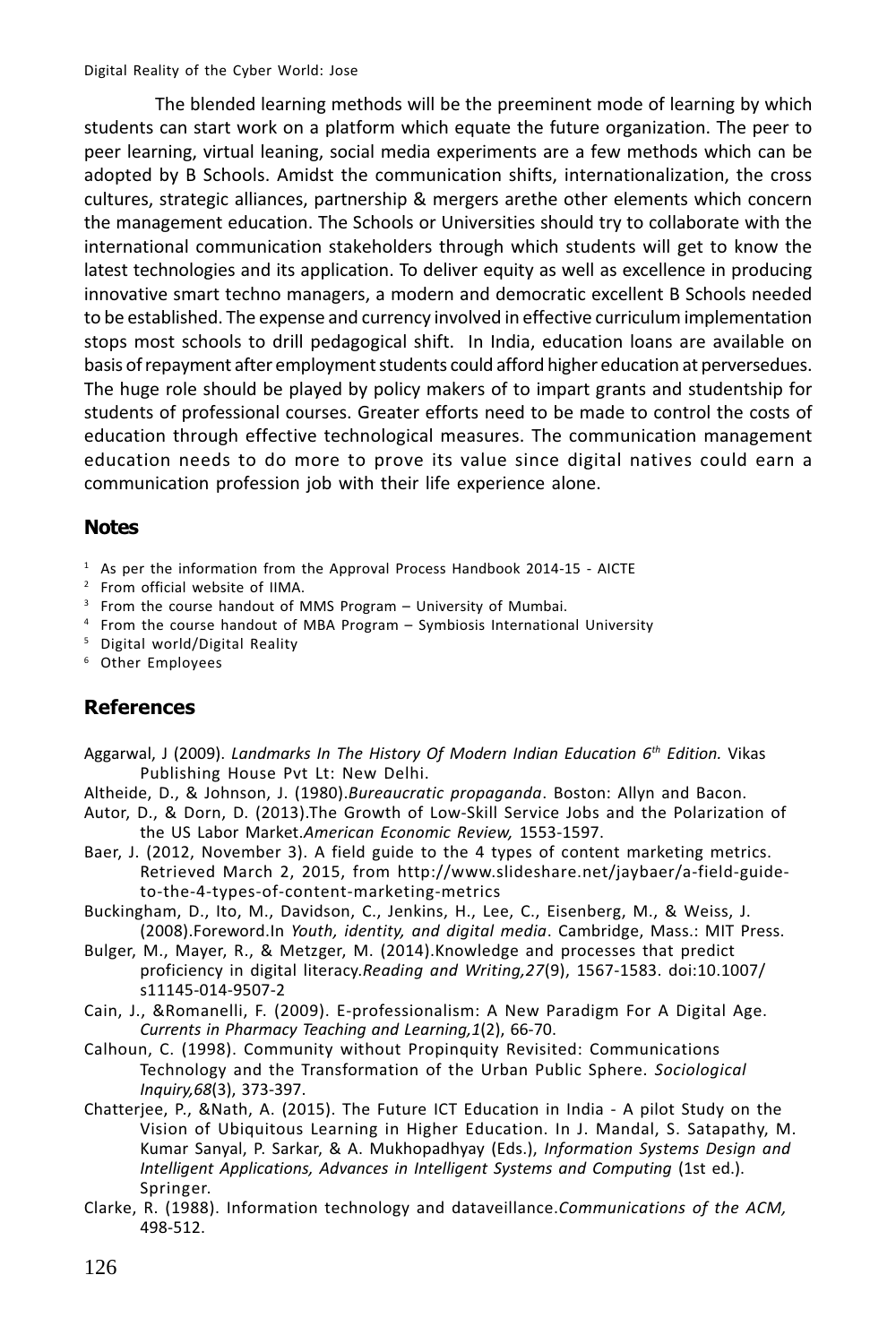- Donald, M. (2014). The Digital Era: Challenges for the Modern Mind. Cadmus, 2(2), 68-79. Retrieved April 5, 2015, from http://www.cadmusjournal.org/files/pdfreprints/ vol2issue2/reprint-cj-v2-i2-the-digital-era-mdonald.pdf
- Frey, C., & Osborne, M. (2013, September 17). The future of employment: How Susceptible arejobs to Computerisation? Retrieved February 1, 2015, from http:// arche.depotoi.re/autoblogs/ wwwinternetactunet 8a3fe3331e0ad7327e18d9fe6ec3f0ad04dcea58/media/ 3722fa7d.The Future of Employment.pdf
- Friga, P., Bettis, R., & Sullivan, R. (2003). Changes in Graduate Management Education and New Business School Strategies for the 21st Century. Academy of Management Learning & Education, 2(1), 233-249.
- Garai, A., & Shadrach, B. (2006). Taking ICT to Every Indian Village: Opportunities and Challenges. One World South Asia. Retrieved April 7, 2015, from http:// papers.ssrn.com/sol3/papers.cfm?abstract\_id=897910
- Garten, J. (2006, December 8). Really Old School. Retrieved April 16, 2015, from http:// www.nytimes.com/2006/12/09/opinion/09garten.html
- Gomer, R., Milic Frayling, N., &Schraefel, M. (2014). The Grey Web: Dataveillance vision fulfilled through the evolving Web. Retrieved March 15, 2015, from http:// eprints.soton.ac.uk/364394/1/webData techrep.pdf
- Goos, M. (2013). How the world of work is changing: A review of the evidence. Retrieved May 10, 2015, from http://feb.kuleuven.be/public/n06022/ILO-20131205.pdf
- Gupta, M. (2014).Handbook of research on emerging developments in data privacy.IGI Global.
- Hagel, J. (2014). Nine Ways to Improve Data Security.Journal of Accountancy, 218(3).
- Hiltz, S., & Turoff, M. (1978). The network nation: Human communication via computer. Reading. MA: Addison-Wesley.
- Hobbs, R. (Director) (2015, February 19). From audiences to authors Children and young people as content creators and global communicators. ICMC 2015. Lecture conducted from MICA. Ahmedabad.
- Hsi, S. (2007). Conceptualizing Learning From The Everyday Activities Of Digital Kids. International Journal of Science Education, 29(12), 1509-1529.
- Ray, A. (2014). Imperatives of Access, Equity and Quality in Indian Technical Education System: Role of ICT. In R. Huang (Ed.), ICT in education in global context: Emerging trends report 2013-2014 (pp. 143-162). Springer.
- Huang, R., Kinshuk, & Price, J. (2014).ICT in education in global context: Emerging trends report 2013-2014. Springer.
- Jagadeesh, R. (2000). Assuring quality in management education: The Indian context. Quality Assurance in Education, 8(3), 110-119.
- James, R. (2012). Out of the box: The perils of professionalism in the digital age. Business Information Review, 52-56.
- Jenkins, H. (2009). Confronting the challenges of participatory culture: Media education for the 21st century. Cambridge, MA: The MIT Press.
- Keen, S. (1982). News or Propaganda? The Australian Journal of Chinese Affairs, 153-158.
- Kingdon, G., & Majumdar, M. (2009). The Political Economy of Education in India: The Case of U.P. Oxford Development Studies, 37(2), 123-144.
- Krishnaveni, R., & Meenakumari, J. (2010). Usage of ICT for Information Administration in Higher education Institutions - A study.International Journal of Environmental Science and Development, 1(3), 282-286.
- LAMP.(2004). International Planning Report. Montreal: UNESCO, Institute for Statistics.
- Littlejohn, A. (2009, January 28). Learning Literacies in a Digital Age. Retrieved March 16, 2015, from http://www.webarchive.org.uk/wayback/archive/20140614091049/http:// www.jisc.ac.uk/whatwedo/projects/elearningllida.aspx
- Martin, A. (2005). DigEuLit-a European framework for digital literacy: A progress report. Journal of ELiteracy, 2(2), 130-136.
- Maytom, T. (2014, June 12). World Cup Sees McDonald's Twitter Trend Globally Promoted. Retrieved February 10, 2015, from http://mobilemarketingmagazine.com/worldcup-mcdonalds-twitter-trend-globally-promoted
- Mostaghimi, A., &Crotty, B. (2011). Professionalism in the Digital Age. Annals of Internal Medicine, 154(8), 560-578.